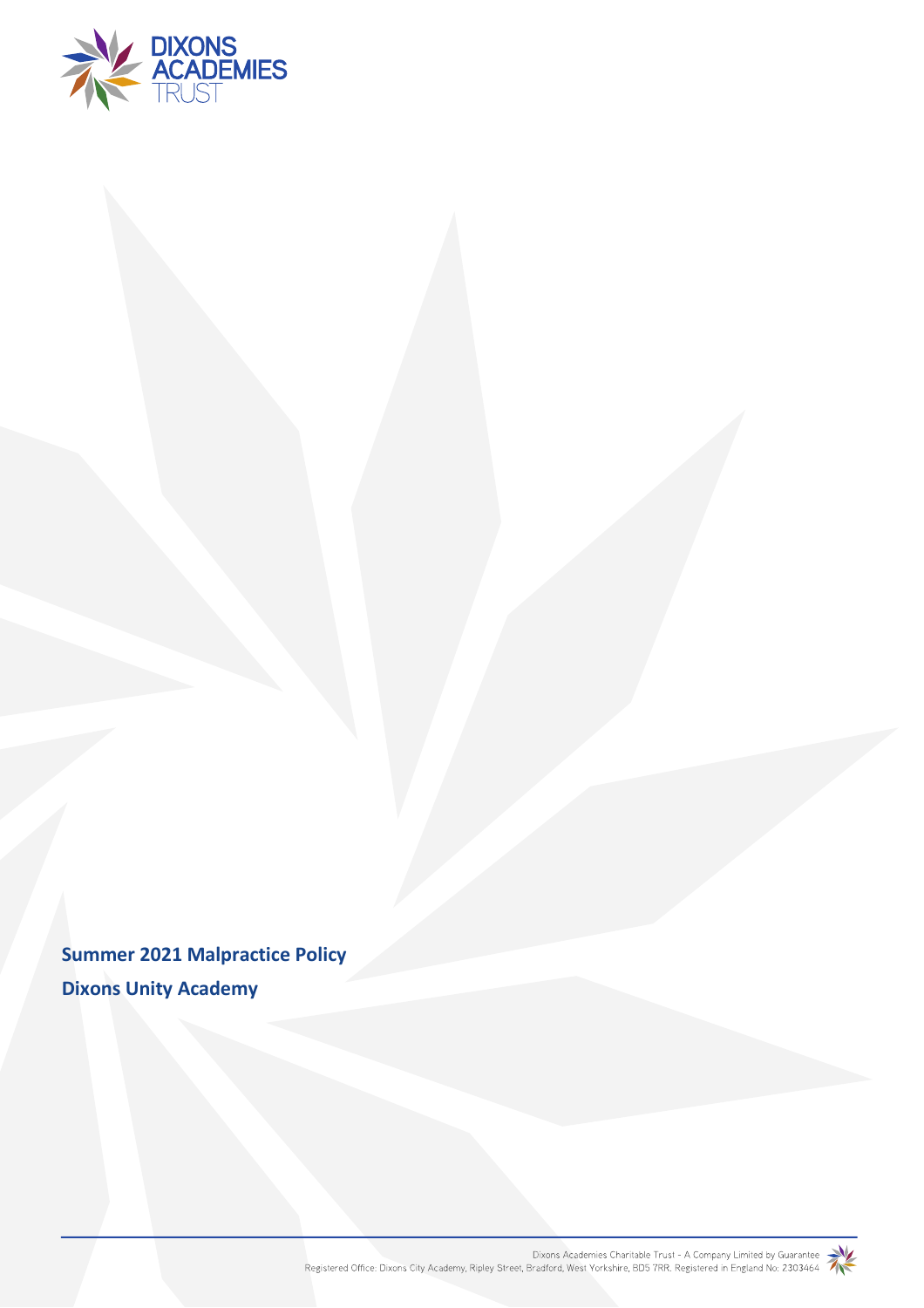## **Introduction**

Dixons Unity Academy manages malpractice, in accordance with the JCQ General Regulations for Approved Centres (section 5.11). Under normal delivery arrangements we take all reasonable steps to prevent the occurrence of any malpractice (which includes maladministration) before, during and after examinations and report and investigate as detailed in the centre's general Exams policy according to the requirements.

Our general centre policies regarding malpractice, maladministration and conflicts of interest have been reviewed to ensure they address the specific challenges of delivery in Summer 2021.

### **Purpose of the policy**

This policy addresses malpractice under the specific arrangements for delivery in Summer 2021.

All staff involved have been made aware of this policy.

## **General principles**

In accordance with the regulations Dixons Unity Academy will:

- take all reasonable steps to prevent the occurrence of any malpractice (which includes maladministration) before, during and after the determination of grades process.
- inform the awarding body immediately of any alleged, suspected or actual incidents of malpractice or maladministration, involving a candidate or a member of staff, by completing the appropriate documentation, including:
	- o the **JCQ M1 form** in a case of suspected candidate malpractice.
	- o the **JCQ M2 form** in a case of suspected malpractice / maladministration involving a member of centre staff.
- as required by an awarding body, investigate any instances of alleged or suspected malpractice (which includes maladministration) in accordance with the JCQ publication *JCQ Suspected Malpractice: Policies and Procedures 2020-2021* and provide such information and advice as the awarding body may reasonably require.

Where reference is made to candidates, this includes any private candidates accepted by the centre.

### **Reporting malpractice**

#### **Candidates (or an individual acting on their behalf)**

In accordance with JCQ Guidance, on the determination of grades for A/AS Levels and GCSEs for Summer 2021 each candidate will be made aware of the evidence that is going to be used and understand that the range of evidence used to determine a grade is not negotiable.

Where a candidate might attempt to gain an unfair advantage during the centre's process on the determination of grades by, for example, submitting fabricated evidence or plagiarised work, or any other act deemed as malpractice in the JCQ Suspected Malpractice: Policies and Procedures 2020-2021, Dixons Unity Academy will submit a report of suspected candidate malpractice to the relevant awarding body.

Where a candidate, or an individual acting on their behalf such as a parent / carer, might try to influence grade decisions by applying pressure to the centre or any of its staff, Dixons Unity Academy will keep and retain clear and reliable records of the circumstances and the steps taken, and make the candidate aware of the outcome. This will include a record that confirms the candidate had been made aware of the evidence that was going to be used and understand that the range of evidence used to determine a grade was not negotiable.

However, if a candidate or an individual acting on their behalf continues to inappropriately attempt to pressure centre staff, a report of suspected candidate malpractice will be submitted to the relevant awarding body.

A report will be submitted by completing the appropriate documentation as guided by the individual awarding body concerned, including the form JCQ M1 Report of suspected candidate malpractice.

This form must be used by the Head of Centre to notify the appropriate awarding body of an instance of suspected candidate malpractice in the conduct of examinations or assessments.

It can also be used to provide a report on investigations into instances of suspected malpractice.

In order to prevent the issue of erroneous results and certificates, it is essential that the awarding body concerned is notified immediately of instances of suspected candidate malpractice.